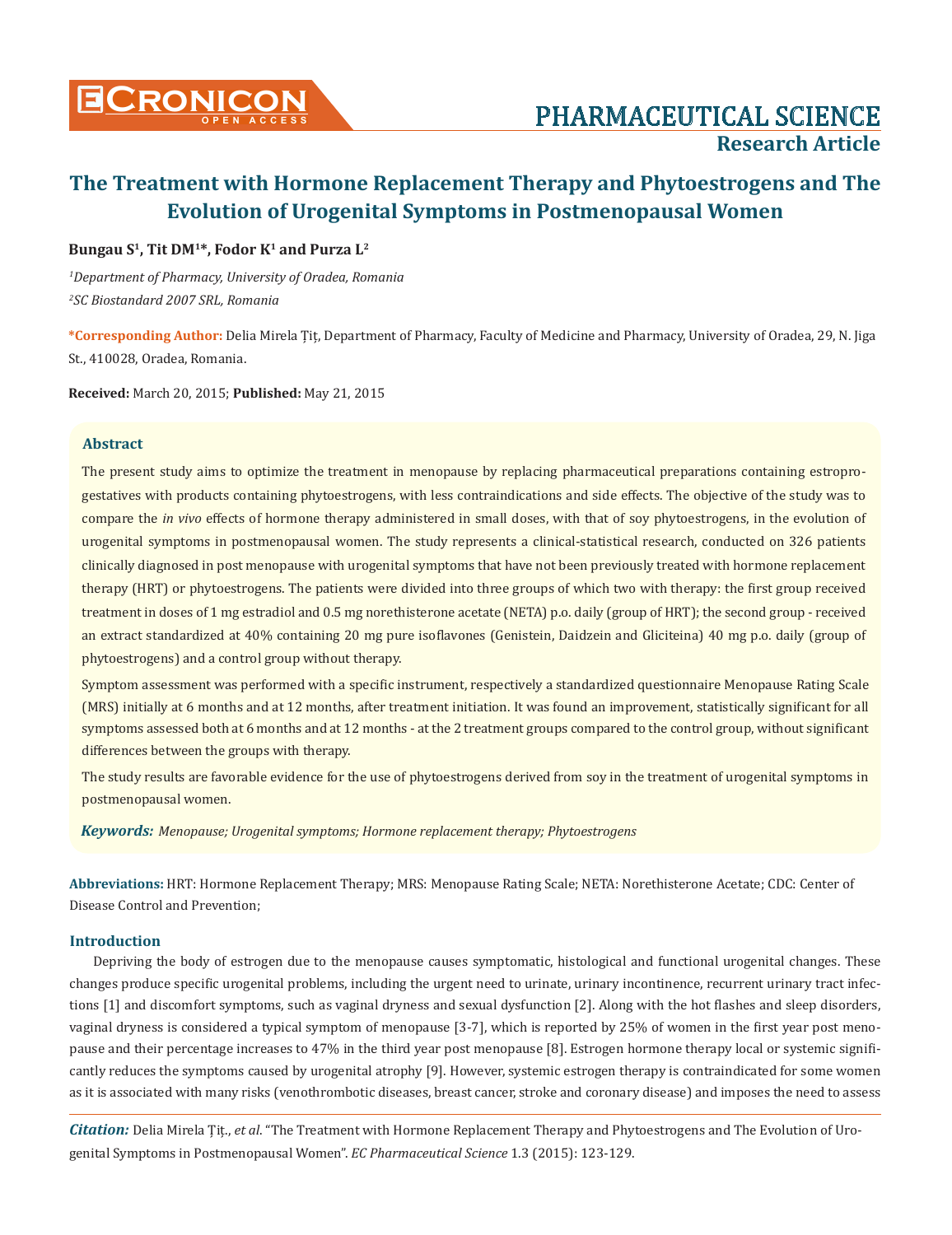the benefits against the potential risks of the treatment [10]. According to recent studies HRT is administered in the lowest dose and for the shortest period necessary for symptom control [10]; with the reassessment of the need to continue hormone therapy at intervals of 6-12 months [11].

the benefits against the potential risks of the treatment [10]. According to recent studies HRT is administered in the lowest dose and for the shortest period necessary for symptom control [10]; with the reassessment of the need to continue hormone therapy at intervals of 6-12 months [11].

The present study aims to optimize the treatment of postmenopausal urogenital symptoms by replacing estroprogestative pharmaceutical preparations, with preparations containing phytoestrogens, with less contraindications and side effects. Thus the aim of this study was to compare the *in vivo* effectiveness of low-dose HRT and of phytoestrogens in improving urogenital symptoms in postmenopausal women.

#### **Material and Methods**

The study was conducted over a period of 12 months, on three parallel groups, on a total of 326 women with characteristic menopausal symptoms of mild to severe intensity. Menopausal status at recruitment into the study, according to menstrual history, was the postmenopausal with definitive cessation of the cycle, naturally for at least 12 months and no more than 5 years for all patients.

*Inclusion criteria:* natural menopausal women with specific symptoms, mild to severe; minimum one year and maximum 5 years of menopause; without hormonal therapy.

*Exclusion criteria:* induced menopause; hormonal therapy; onset of menopause for more than 5 years; patients with concomitant illness that would contraindicate HRT;

In the statistical processing entered 326 women divided into three study groups as follows: group I - 96 patients receiving hormone replacement therapy (1 mg estradiol and 0.5 mg norethisterone acetate (NETA) po daily); group II - 124 patients with phytoestrogens (extract standardized at 40%, containing 20 mg of pure isoflavones (Genistein, Daidzein and Gliciteina) 40 mg po daily); group III - control, 106 patients, who have not received any kind of treatment.

Isoflavones extract was purchased from pharmacies/natural food store in the form of capsules, manufactured by Organika Canada or IPRAD-France, and the dose administrated was established together with the doctor, taking into account the indications of the prospectus.

The division into groups of patients was made according to the historic, evaluation and diagnosis, risks and benefits of the proposed treatment.

Statistical analysis was done by using the EPIINFO, version 6.0, a program of the Center for Disease Control and Prevention - CDC (Center of Disease Control and Prevention) in Atlanta, adapted to processing from medical statistics. We calculated average parameters, frequency ranges, standard deviations, tests of statistical significance by the Student method (t test) and  $\chi^2$ . The distribution of tests is similar to the normal one, being used by hypotheses involving numerical data. *The t test* also called *Student test* takes into account the standard deviation of the sample.

Each patient included in the study was drawn up an informed consent form.

Evaluation was performed with a specific instrument Menopause Rating Scale (MRS), designed and standardized as a tool for selfassessment to evaluate symptoms/manifestations related to aging, under different conditions, of some groups of women; assessing symptom severity over time; assessing pre and post replacement therapy changes in menopause [14].

*Citation:* Delia Mirela Țiț., *et al*. "The Treatment with Hormone Replacement Therapy and Phytoestrogens and The Evolution of Urogenital Symptoms in Postmenopausal Women". *EC Pharmaceutical Science* 1.3 (2015): 123-129.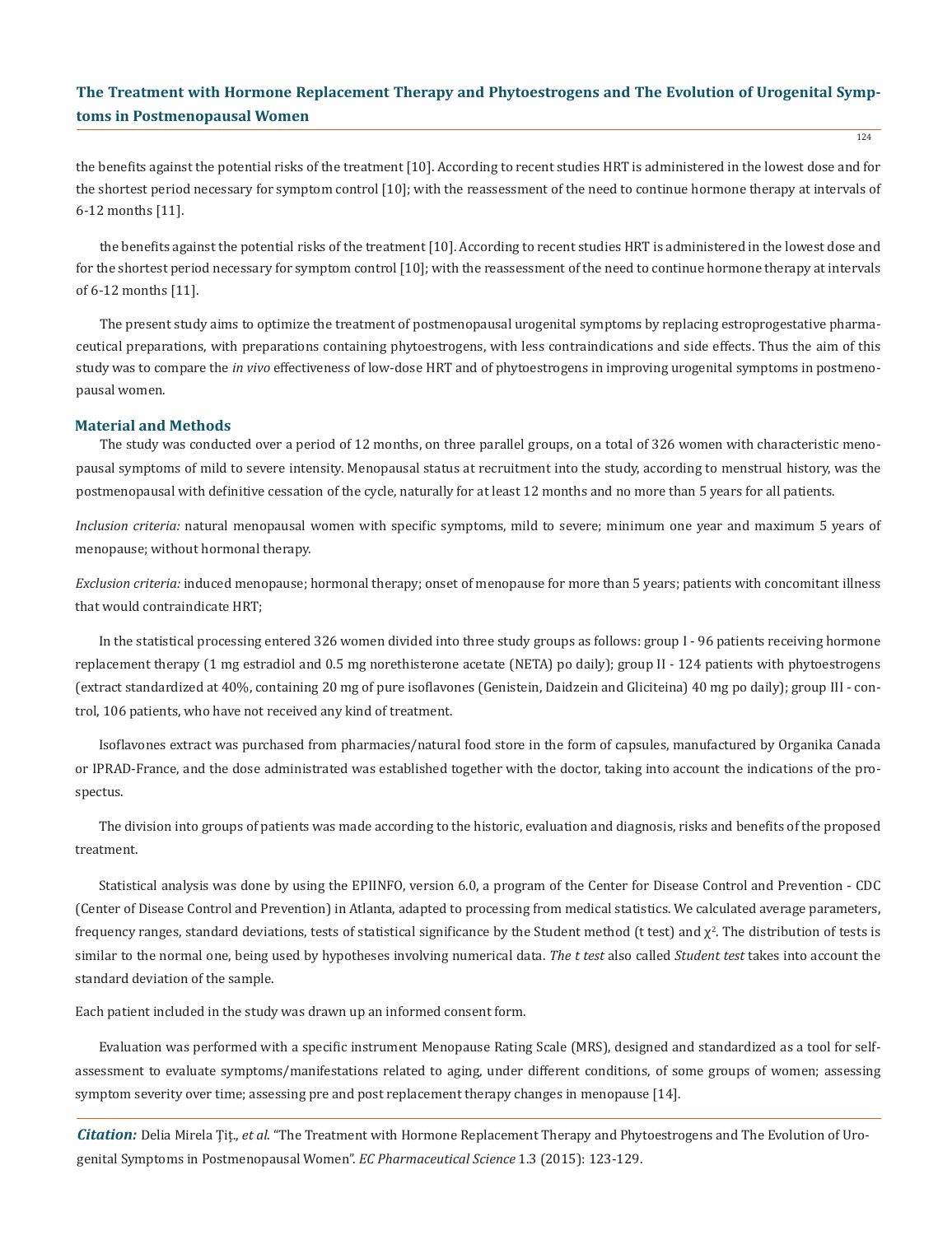125

This is comprised of 11 items, divided into three areas: somatic-vegetative, psychological and urogenital. On the urogenital field are evaluated: bladder problems (urinating difficulty, urinating often, having trouble to refrain from urinating); vaginal dryness (dryness or burning sensation in the vagina, difficulty in having intercourse) and sexual problems (changes in sexual desire, sexual activity and satisfaction).

The evaluation of the completed questionnaire follows a simple scheme. The score increases point by point with the increase of symptom severity, perceived subjectively, for each of the 11 items (severity is expressed from 0 to 4 points for each item). By completing the five possible boxes of "severity" for each item, the respondent gives his personal perception. MRS total score ranges from 0 (asymptomatic) to 44 (most severe symptoms). Scores minimum /maximum when urogenital symptoms varies between 0-12 points (three symptoms: sexual problems, urinary problems, vaginal dryness), and the total score is based on summing the scores for each item in the field [14,15] .

### **Results and Discussion**

The initial distribution of cases according with the severity of the symptoms does not interfere with the results. Initially there were no significant differences between the three groups in terms of uro-genital symptoms ( $p = 0.782$ ). In all three groups predominated the patients with moderate or severe symptoms, regardless of the type of symptoms (table 1). The comparative results on the evolution of the evaluated urogenital symptoms at 6 and at 12 months are shown in Table 2.

| <b>Initial Symptoms</b>    |     | <b>Phytotherapy Group</b> |     | <b>Hormone Therapy Group</b> | <b>Control Group</b> |               |  |
|----------------------------|-----|---------------------------|-----|------------------------------|----------------------|---------------|--|
| <b>Urogenital Symptoms</b> | No. | $\frac{0}{0}$             | No. | $\frac{0}{0}$                | No.                  | $\frac{0}{0}$ |  |
| Mild                       | 24  | 19,35                     | 17  | 17.89                        | 20                   | 18,87         |  |
| Moderate                   | 46  | 37,10                     | 37  | 38,95                        | 42                   | 39,62         |  |
| Severe                     | 54  | 43,55                     | 41  | 43,16                        | 44                   | 41,51         |  |

*Table 1: Distribution of cases according to the severity of initial symptoms.*

#### **Sexual Problems**

At 6 months, the disappearance of sexual problems was recorded at 28.23% in the group with phytotherapy, percentage insignificantly lower than the HRT group (31.58%) ( $p = 0.471$ ), and significantly higher than the control group (19.81%) ( $p = 0.35$ ).

In the control group, the disappearance of sexual problems was recorded at a percentage significantly lower than in the group with hormone therapy (19.81% vs 31.58%) (p = 0.003). Both in the phytoestrogens and in the THS group were recorded cases of worsening of the sexual problems (0.81% and 2.11%).

At 12 months, the disappearance of sexual problems was recorded at 33.06% in the group with phytotherapy, percentage insignificantly lower than the hormone therapy group  $(36.84\%)$  (p = 0.433), and slightly higher than the control group  $(30.19\%)$  (p = 0.532). At the control group the disappearance of sexual problems was recorded at a percentage insignificantly lower than the hormone therapy group  $(30.19\% \text{ vs } 36.84\%)$  ( $p = 0.147$ ). Both in the group with phytoestrogens and in the one with the hormone therapy were registered cases of worsening of the sexual problems at 12 months (0.81% and 2.11%).

#### **Problems with the bladder**

At 6 months, the disappearance of the bladder problems was recorded at 21.77% in the group with phytotherapy, percentage insignificantly lower than the hormone therapy group  $(24.21\%)$  ( $p = 0.569$ ), and slightly higher than the control group  $(17.92\%)$  ( $p = 0.315$ ). In the control group, the disappearance of the bladder problems was recorded at a percentage significantly lower than in the group with hormone therapy (17.92% vs 24.21%) (p = 0.101). In all the three groups were registered cases of worsening of the bladder problems (4.03%, 4.21% respectively 2.83%).

*Citation:* Delia Mirela Țiț., *et al*. "The Treatment with Hormone Replacement Therapy and Phytoestrogens and The Evolution of Urogenital Symptoms in Postmenopausal Women". *EC Pharmaceutical Science* 1.3 (2015): 123-129.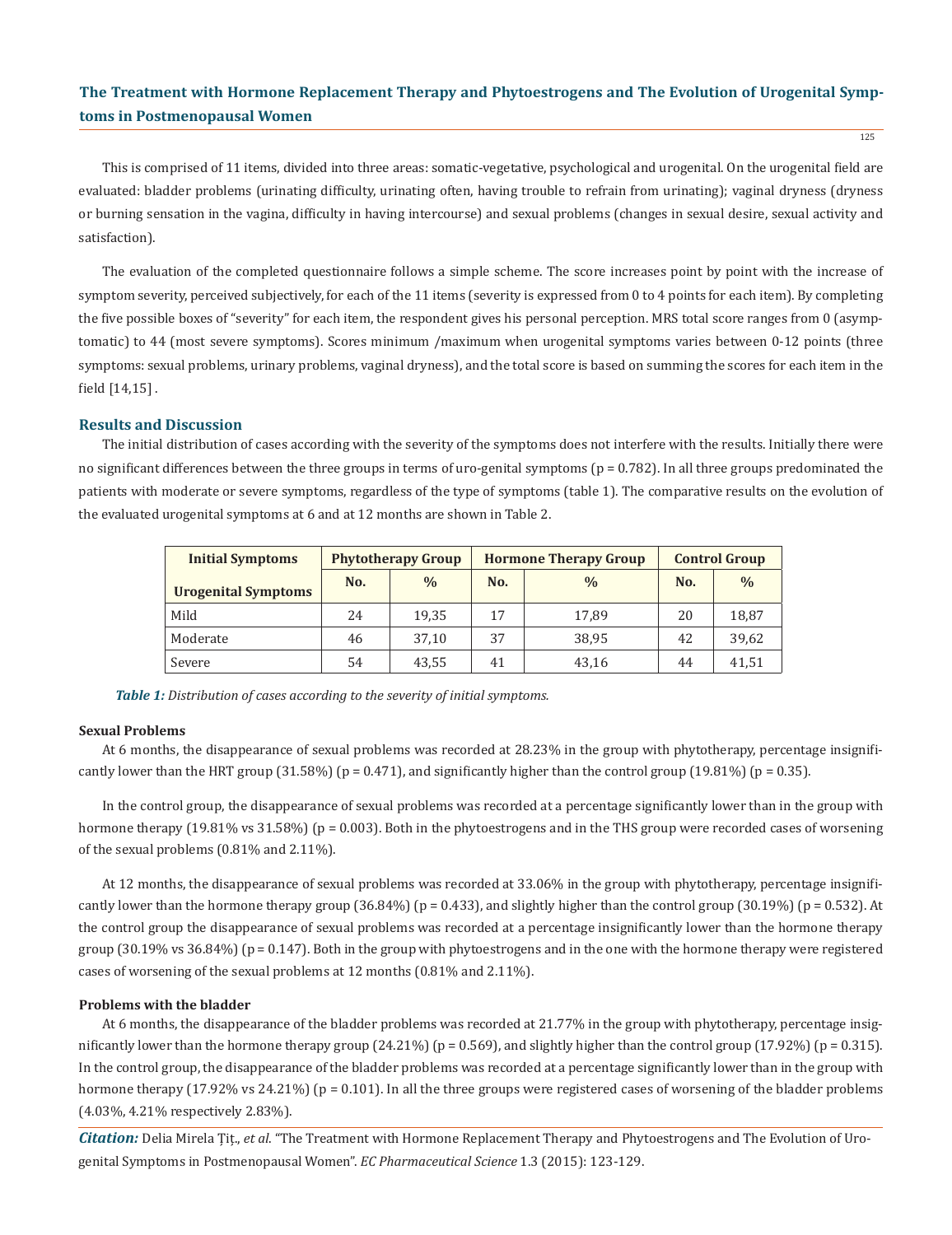| The evolution           | <b>Phytotherapy Group</b> |               |                |               | <b>Hormone Therapy Group</b> |       |                |               | <b>Control Group</b> |               |              |               |
|-------------------------|---------------------------|---------------|----------------|---------------|------------------------------|-------|----------------|---------------|----------------------|---------------|--------------|---------------|
| of urogenital           | At 6 months               |               | At 12 months   |               | At 6 months                  |       | At 12 months   |               | At 6 months          |               | At 12 months |               |
| symptoms                | No.                       | $\frac{0}{0}$ | No.            | $\frac{0}{0}$ | No.                          | $\%$  | No.            | $\frac{0}{0}$ | No.                  | $\frac{0}{0}$ | No.          | $\frac{0}{0}$ |
| <b>Sexual Problems</b>  |                           |               |                |               |                              |       |                |               |                      |               |              |               |
| Absent                  | 35                        | 28,23         | 41             | 33,06         | 30                           | 31,58 | 35             | 36,84         | 21                   | 19,81         | 32           | 30,19         |
| Ameliorated             | 17                        | 13,71         | 32             | 25,81         | 11                           | 11,58 | 22             | 23,16         | 15                   | 14,15         | 14           | 13,21         |
| Stationary              | 71                        | 57,26         | 50             | 40,32         | 52                           | 54,74 | 36             | 37,89         | 70                   | 66,04         | 60           | 56,60         |
| Worsened                | $\mathbf{1}$              | 0,81          | $\mathbf{1}$   | 0,81          | 2                            | 2,11  | 2              | 2,11          |                      |               |              |               |
| <b>Urinary Symptoms</b> |                           |               |                |               |                              |       |                |               |                      |               |              |               |
| Absent                  | 27                        | 21,77         | 38             | 30,65         | 23                           | 24,21 | 33             | 34,74         | 19                   | 17,92         | 31           | 29,25         |
| Ameliorated             | 17                        | 13,71         | 28             | 22,58         | 12                           | 12,63 | 20             | 21,05         | 7                    | 6,60          | 8            | 7,55          |
| Stationary              | 75                        | 60,48         | 54             | 43,55         | 56                           | 58,95 | 38             | 40,00         | 77                   | 72,64         | 62           | 58,49         |
| Worsened                | 5                         | 4,03          | $\overline{4}$ | 3,23          | $\overline{4}$               | 4,21  | $\overline{4}$ | 4,21          | 3                    | 2,83          | 5            | 4,72          |
| <b>Vaginal Dryness</b>  |                           |               |                |               |                              |       |                |               |                      |               |              |               |
| Absent                  | 42                        | 33,87         | 51             | 41,13         | 36                           | 37,89 | 42             | 44,21         | 23                   | 21,70         | 39           | 36,79         |
| Ameliorated             | 22                        | 17,74         | 32             | 25,81         | 16                           | 16,84 | 24             | 25,26         | 21                   | 19,81         | 16           | 15,09         |
| Stationary              | 60                        | 48,39         | 41             | 33,06         | 40                           | 42,11 | 26             | 27,37         | 60                   | 56,60         | 49           | 46,23         |
| Worsened                |                           |               |                |               | 3                            | 3,16  | 3              | 3,16          | 2                    | 1,89          | 2            | 1,89          |

*Table 2: The evolution of urogenital symptoms on items.*

At 12 months, the disappearance of the bladder problems was registered at 30.65% in the group with phytotherapy, percentage insignificantly lower than of the hormone therapy group (34.74%) (p = 0.390), and slightly higher than of the control group (29.25%)  $(p = 0.758)$ . In the control group, the disappearance of the bladder problems was registered at a percentage insignificantly lower than in the hormone therapy group  $(29.25\% \text{ vs } 34.74\%)$  (p = 0.227). In all three groups were registered cases of worsening of the bladder problems (3.23%, 4.21% and 4.72%).

### **Vaginal Dryness**

At 6 months, the disappearance of the vaginal dryness was registered at 33.87% of the group with phytotherapy, percentage insignificantly lower than of the hormone therapy group  $(37.89\%)$  ( $p = 0.407$ ), and significantly higher of the control group  $(21.70\%)$  (p = 0.003). At the control group, the disappearance of the vaginal dryness was registered at a percentage significantly lower than in the group with hormone therapy (21.70% vs 37.89%) (p < 0.001). In the groups with hormone therapy in the control group were registered cases of worsening of the vaginal dryness (3.16% and 1.89%).

At 12 months, the disappearance of the vaginal dryness was registered at 41.13% in the group with phytotherapy, percentage insignificantly lower than of the hormone therapy group  $(44.21\%)$  (p = 0.535), and slightly higher than of the control group  $(36.79\%)$  (p = 0.368). At the control group, the disappearance of the vaginal dryness was registered at a percentage slightly lower than in the group with hormone therapy (36.79% vs 41.13%) (p = 0.124). And at 12 months were registered cases of vaginal dryness worsening in the group with hormone therapy and in the control group (3.16% and 1.89%).

Regardless of the group favorable development (symptom disappearance or improvement) was recorded especially for the vaginal dryness item:

*Citation:* Delia Mirela Țiț., *et al*. "The Treatment with Hormone Replacement Therapy and Phytoestrogens and The Evolution of Urogenital Symptoms in Postmenopausal Women". *EC Pharmaceutical Science* 1.3 (2015): 123-129.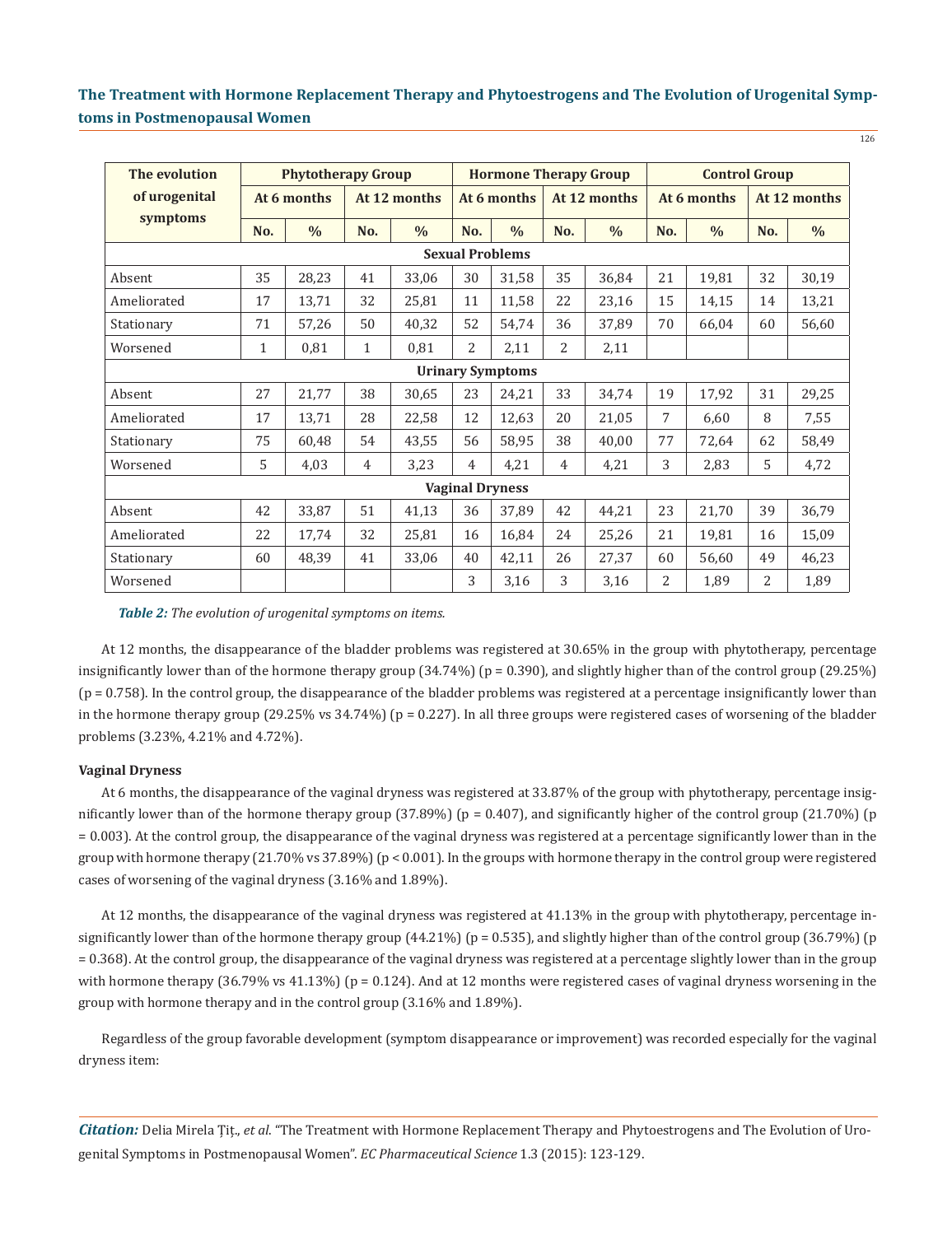- a. At 6 months  $51.61\%$  (33.87% absent, 17.74 ameliorated) in the group with phytotherapy,  $54.74\%$  (37.89% absent, 16.84%) ameliorated) in the hormonotherapy group and 41.51% (21.70% absent, 19.81% ameliorated) in the control group;
- b. At 12 months- 66.94% (41.13% absent, 25.81% ameliorated) in the group with phytotherapy, 69.47% (44.21% absent, 25.26% ameliorated) in hormonotherapy group and 51.88% (36.79% absent, 15.09% ameliorated) in the control group, followed by sexual problems:
- c. At 6 months 41.94% (28.23% absent, 13.71% ameliorated) in the group with phytotherapy, 43.16% (31.58% absent, 11.58% ameliorated) in the hormonotherapy group and 33.96% (19.81% absent, 14.15% ameliorated) in the control group;
- d. At 12 months 58.87% (33.06% absent, 25.81% ameliorated) in the group with phytotherapy, 60.00% (36.84% absent, 23.16% ameliorated) in the hormonotherapy group and 43.40% (30.19% absent, 13.21% ameliorated) in the control group.



*Figure 1: The favorable evolution of the types of urogenital symptoms.*

The significantly higher percentage of patients with stationary symptoms in the control group compared to the 2 groups (45.28% vs. 25.00% respectively 27.37%) indicates a significantly better evolution (p <0.001) in the groups with phytoestrogens and hormonotherapy.



*Citation:* Delia Mirela Țiț., *et al*. "The Treatment with Hormone Replacement Therapy and Phytoestrogens and The Evolution of Urogenital Symptoms in Postmenopausal Women". *EC Pharmaceutical Science* 1.3 (2015): 123-129.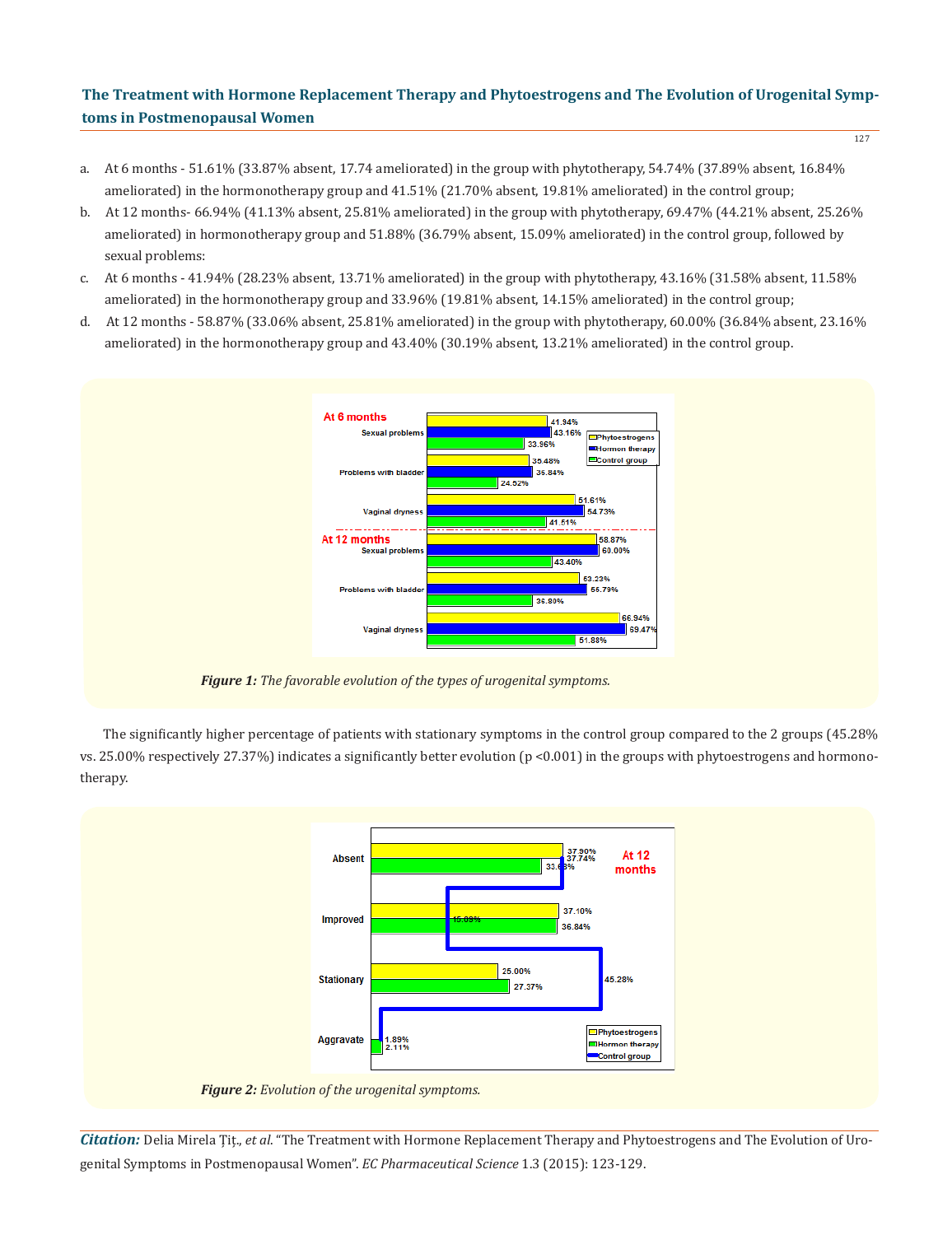The unfavorable evolution of the symptomatology (worsening) occurred in a small percentage of the patients and was determined by the individual response to administered treatment. Further investigations in this case, did not identify other pathologies.

Both the phytoestrogen therapy and the hormone replacement therapy had a beneficial effect on the three groups of symptoms.

The best results, both in the group with HRT and in the phytoestrogen group were observed at 12 months after starting the treatment. It was also found that the hormonal treatment had slightly higher efficiency than phytoestrogens, which is consistent with data from other studies [15-19], but these differences were not statistically significant.

The advantages of this study model involves the possibility of choosing the type of therapy based on the individual risks and the choice of the patients, as well as using non-invasive evaluation methods, with efficient possibilities of comparing the results. It also allows the identification of the symptoms that respond best to the treatment administered.

The symptomatology assessment was based on the subjective perception of each patient included in the study; corroborating these data with gynecological examination, to determine the changes in the urogenital tract after treatment, would be welcome.

### **Conclusions**

Specific urogenital symptoms contained in MRS assessment instruments used in this study responded well to both therapies, with no significant differences in the effectiveness of HRT therapy to phytoestrogens. Comparative analysis of the groups indicates that phytoestrogens and hormone therapy facilitates the disappearance or improvement of the assessed symptoms. The greatest impact of phytoestrogens and hormonal therapy was recorded on symptoms related to vaginal dryness, followed by sexual problems. The results of this study are a favorable evidence for the use of phytoestrogens derived from soy in the treatment of urogenital symptoms in postmenopausal women.

### **Bibliography**

- 1. Henn EW. "Menopause and its effect on the female lower urinary tract". *South African Pharmaceutical Journal* 80.5 (2013): 17-19.
- 2. Levine JP. "Treating menopausal symptoms with a tissue-selective estrogen complex". *Gender Medicine* 8.2 (2011): 57-68.
- 3. Luoto Riitta. "Hot flushes and quality of life during menopause". *BMC Women's Health* 9.13 (2009): 72-74.
- 4. Hemminki E., *et al*. "Experience and opinions of climacterium by Finnish women". *European Journal of Obstetrics & Gynecology and Reproductive Biology* 62.1 (1995):81-87.
- 5. Berg JA and Taylor DL. "Symptom experience of Filipino American midlife women" *Menopause* 6.2 (1999): 105-114.
- 6. Kronenberg F. "Hot flashes: epidemiology and physiology". *Annals of the New York Academy of Sciences* 592 (1990): 52-86.
- 7. Polo-Kantola P., *et al*. "Aetiology and treatment of sleep disturbancies during perimenopause and postmenopause". *CNS Drugs*  15.6 (2001): 445-452.
- 8. Lewis V. "Undertreatment of menopausal symptoms and novel options for comprehensive management". *Current Medicinal Research and Opinion* 25.11 (2009): 2689-2698.
- 9. Goldstein I. "Recognizing and treating urogenital atrophy in postmenopausal women". *Journal of Women's Health* 19.3 (2010) : 425-432.
- 10. Stevenson JC., *et al*. "Oral estradiol and dydrogesterone combination therapy in postmenopausal women: review of efficacy and safety". *Maturitas* 76.1 (2013): 10-21.
- 11. Rossouw JE., *et al*. "Risks and benefits of estrogen plus progestin in healthy postmenopausal women: principal results from the Women's Health Initiative randomized controlled trial". *JAMA* 288.3 (2002): 321-333.
- 12. "Principles and Practice of Phytotherapy Modern Herbal Medicine". *Elsevier Books* (2013).
- 13. Sunita P and Pattanayak SP. "Phytoestrogens in postmenopausal indications: A theoretical perspective". *Pharmacognosy Reviews* 5.9 (2011): 41-47.

*Citation:* Delia Mirela Țiț., *et al*. "The Treatment with Hormone Replacement Therapy and Phytoestrogens and The Evolution of Urogenital Symptoms in Postmenopausal Women". *EC Pharmaceutical Science* 1.3 (2015): 123-129.